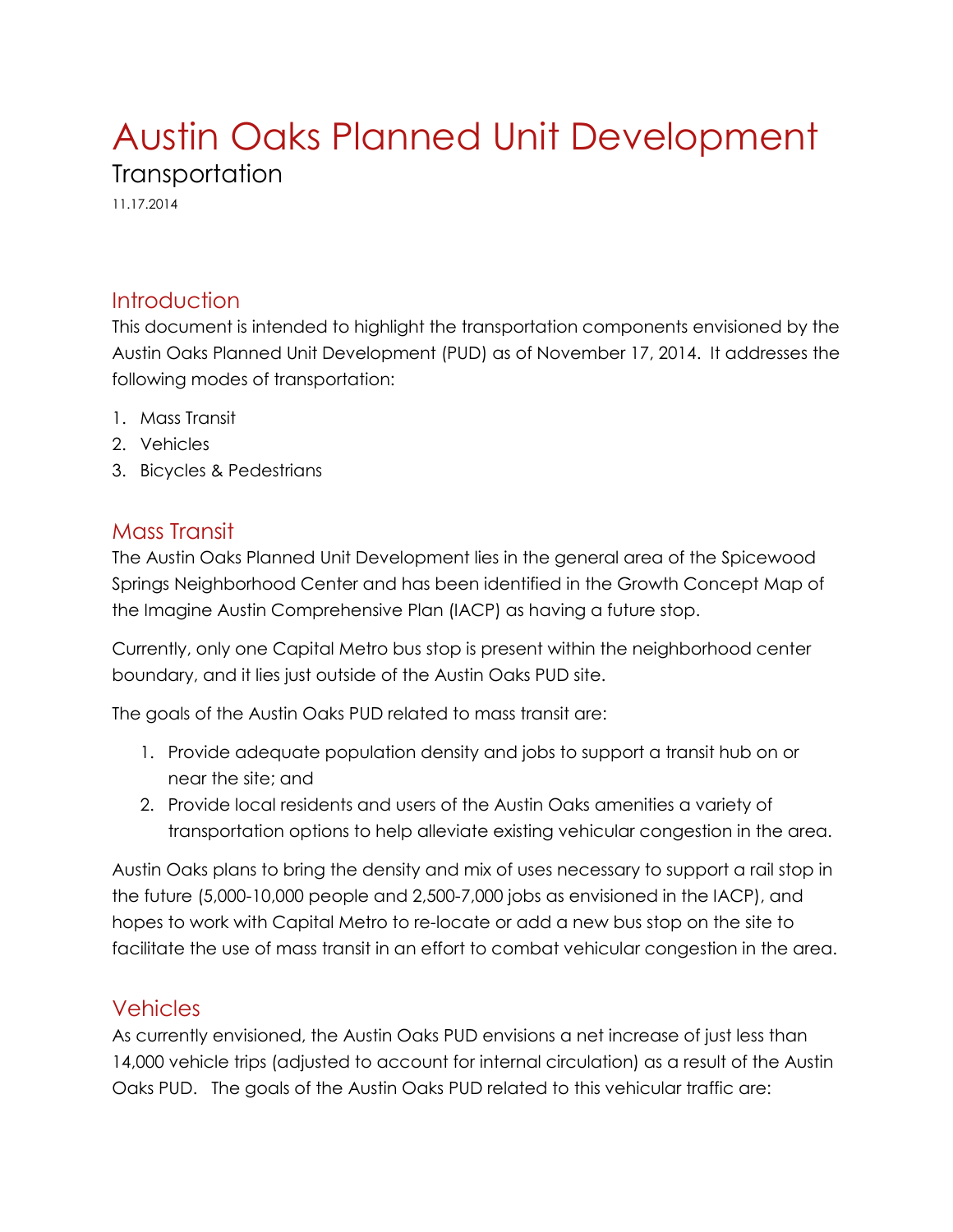- 1. Mitigate these additional trips through the identification and implementation of local and regional roadway improvements; and
- 2. By thinking strategically about the types of improvements to be implemented as a result of the Austin Oaks PUD, provide a less-congested traffic environment than would exist in the future without both the project and the improvements; and
- 3. Improve traffic safety and reduce congestion by considering selected potential transportation improvements away from the Austin Oaks site.

In June, 2014, the Austin Oaks team developed and submitted a Traffic Impact Analysis (TIA) Report related to the Austin Oaks PUD. Based on comments received from the City, various stakeholders, and components of the project that have continued to evolve, a revision was submitted to the City of Austin in August 2014. Review comments on this latest submittal are still pending from the City of Austin.



The following intersections are being studied as part of the TIA:

- 
- 1. Far West Boulevard & Hart Lane 2. Far West Boulevard & Wood Hollow Drive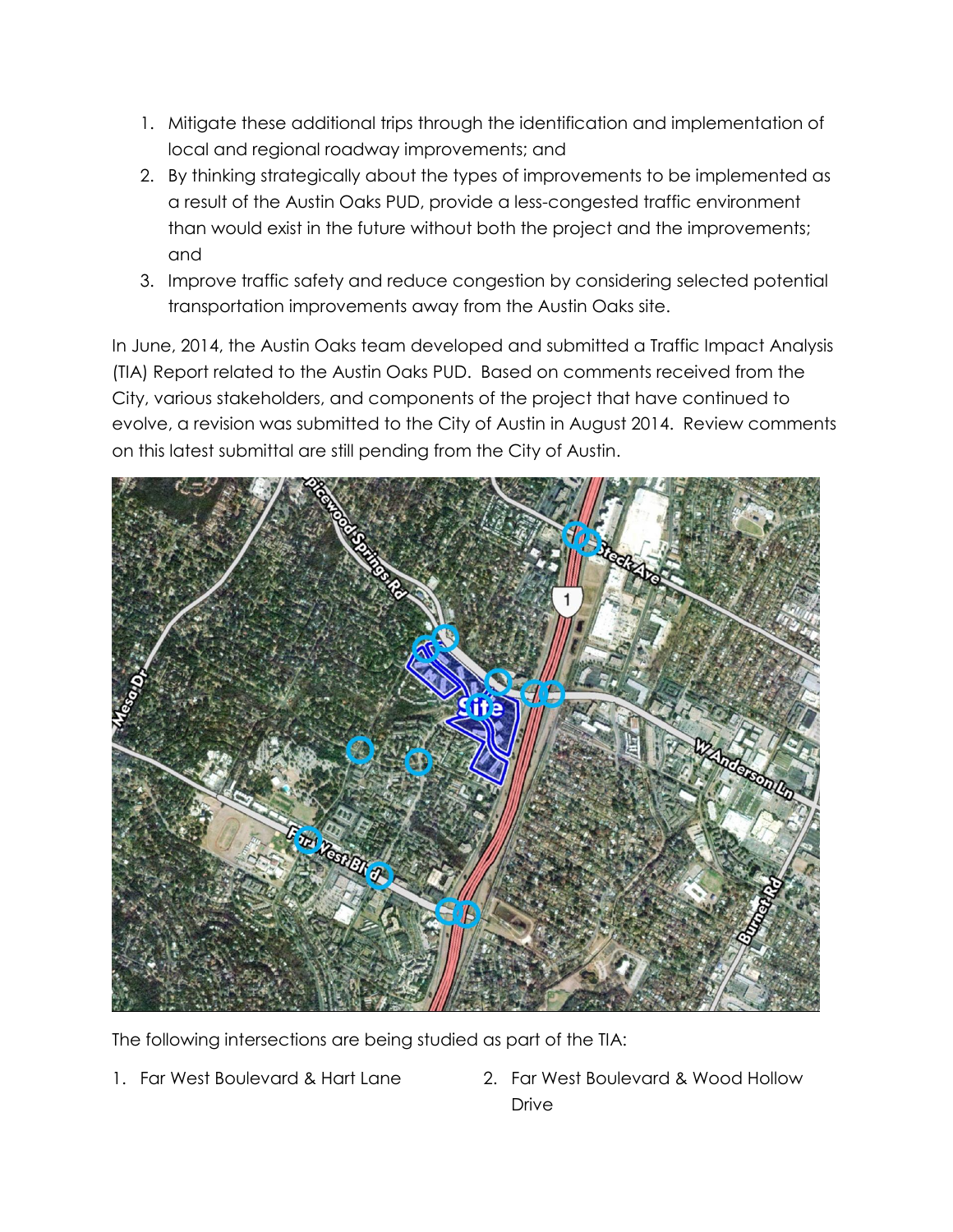- 3. Far West Boulevard & Mopac Southbound Frontage Road
- 4. Far West Boulevard & Mopac Northbound Frontage Road
- 5. Spicewood Springs Road & Mopac Southbound Frontage Road
- 6. Spicewood Springs Road & Mopac Northbound Frontage Road
- 7. Spicewood Springs Road & Wood Hollow Drive/Private Driveway
- 8. Steck Avenue & Mopac Southbound Frontage Road
- 9. Steck Avenue & Mopac Northbound Frontage Road
- 10. Greystone Drive & Hart Lane
- 11. Greystone Drive & Wood Hollow Drive
- 12. Executive Center Drive & Wood Hollow Drive
- 13. Executive Center Drive & Hart Lane
- 14. Spicewood Springs Road & Hart Lane

As part of the TIA, specific improvements have been identified for the intersections studied to mitigate any potential impacts to traffic from the Austin Oaks site. The improvements modeled for some intersections are encouraging and show significant improvements in the Level of Service of those intersections. This is especially true for Far West Boulevard/Wood Hollow, Executive Center Drive/Wood Hollow Drive, and Spicewood Springs Road/Hart Lane.

For the intersections that encompass Mopac, however, there are currently failing Levels of Service due to major congestion at Steck Avenue, Spicewood Springs Road, and Far West Boulevard. The modifications needed to mitigate the existing conditions are massive (bridge replacements, additional capacity on overpasses and Mopac itself, etc.) and must be undertaken by local or regional transportation entities if congestion relief is truly expected.

Traffic safety and congestion issues are also being considered away from the Austin Oaks site itself – even outside of the TIA study area. Due to past input from the neighborhood representatives, a traffic signal is being evaluated for the intersection of Mesa Dr. and Far West Boulevard, along with potential speed cushions on Hart Lane.

## Bicycles & Pedestrians

Efficient and safe bicycle and pedestrian options can help alleviate congestion and provide an active space for mixed uses to thrive in the vicinity of the Austin Oaks site. The Austin Oaks PUD aims to achieve two goals in addressing bicycle and pedestrian transportation options:

- 1. Making existing pedestrian and bicycle conditions safer; and
- 2. Reducing existing and projected future traffic by converting vehicle trips to pedestrian or bicycle trips.

The project looks to add both bicycle lanes and sidewalks within the limits of the PUD to activate the space and connect new open space, parks, retail, and office uses to the